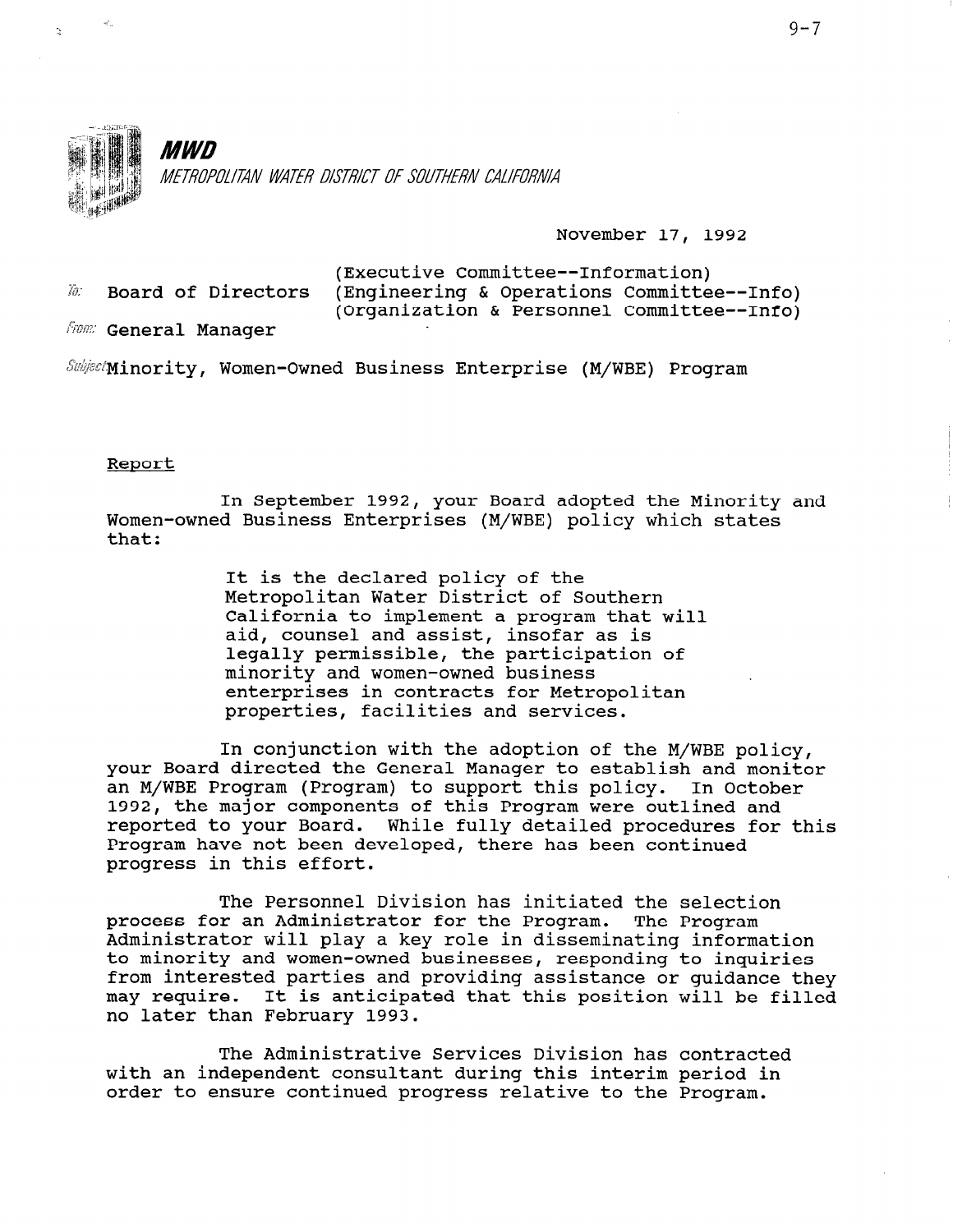Because of the number and magnitude of contracts, the Engineering and Administrative Services divisions have established one position in each division to act as a liaison between the division and the M/WBE Program Administrator. This organizational structure will be considered for other major divisions.

Active outreach to minority and women-owned businesses has continued and since January 1992, Metropolitan has committed a dollar total of \$106 million in agreements and construction awards, including \$9.9 million awarded to M/WBE, or 9.2 percent.

The Domenigoni Valley Reservoir Project is an example ine bomeniyoni valiey neservoli rioject is an examp<br>of the progress being made in this area. The Ralph M. Parson Company (Parsons), program manager for project design, has company (raisons), program manager for project design, nas<br>minority participation of 41.6 percent. Additionally, Parson minority participation of 41.0 percent. Additionally, Part has committed to add two M/WBE firms to their team, including Cordova Corporation and E. W. Moon, Inc.

Ebasco Services (Ebasco), the project design consultant to a consultant to a consultant up to a consultant up to 12% of its design and its design and its design consultant, has committed to award up to 12% of its des field investigation work load to minority or women-owned businesses, and lists ten M/WBE firms who will be asked to provide personnel or services to their team in their proposal.

The Domenigoni Valley Reservoir Project has employed The Domenigoni Valley Reservoir Project has employed numerous consultants who perform services on a retainer basis. Of these firms, the current total contract value dedicated to M/WBE firms is 14.8 percent.

Metropolitan participated in an Informational Hearing on October 28, 1992, sponsored by the Assembly Select Committee on Economic Opportunity. Metropolitan's M/WBE Program was discussed at this hearing. A follow-up hearing is anticipated in 1993, at which time the Assembly is expected to determine the degree of progress made relative to M/WBE contracting opportunities with Metropolitan.

Assemblywoman Moore was particularly concerned about how Metropolitan plans to handle M/WBE participation for the Domenigoni project. Consequently, she was invited to tour the project site on November 24, 1992.

Metropolitan received a letter dated October 28, 1992 from Assemblywoman Lucille Roybal-Allard which congratulates Metropolitan on adopting an M/WBE Policy and Program.